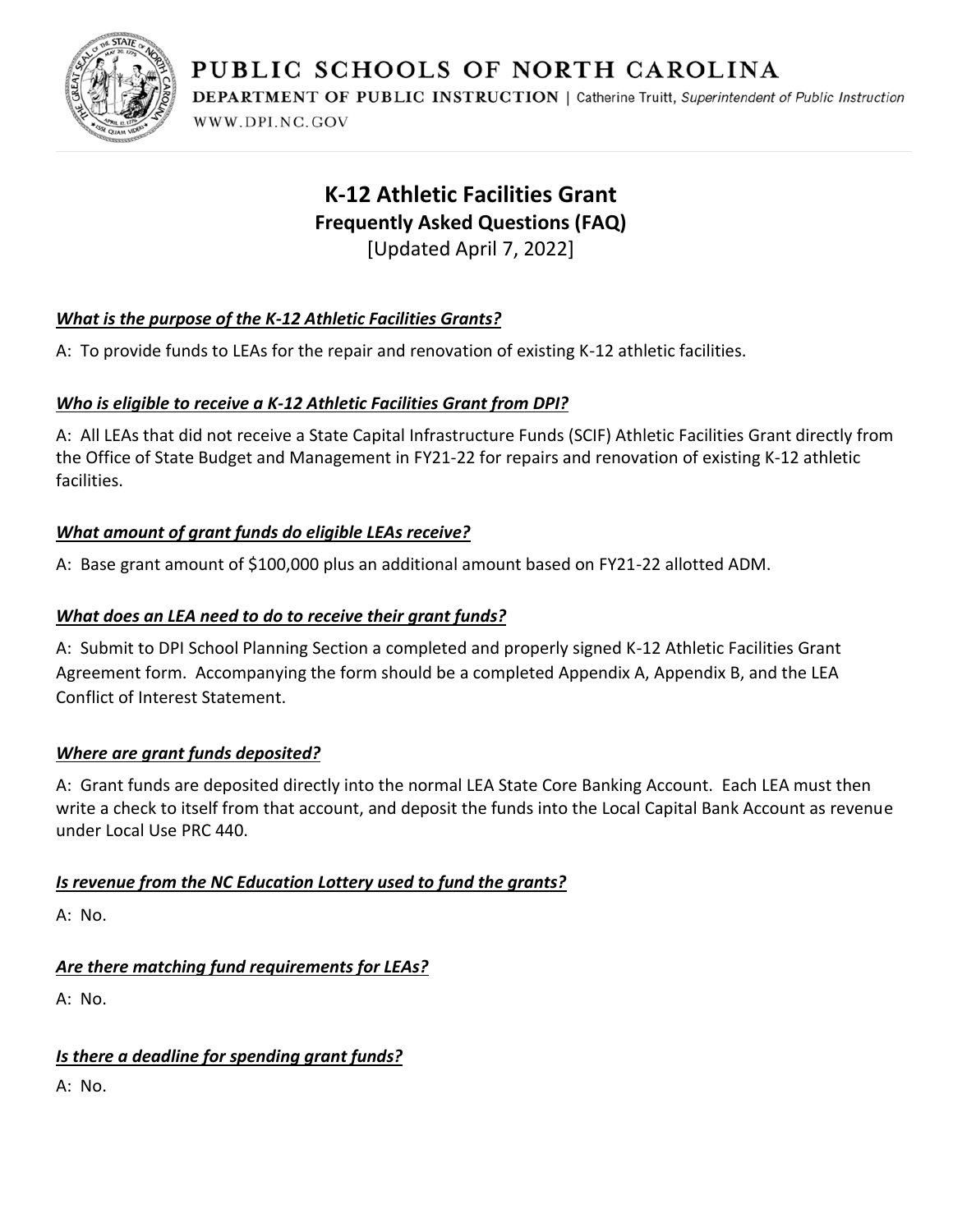#### *Are there reporting requirements for LEAs?*

A: Yes, as specified in the Grant Agreement and State Board of Education Policy governing these grants.

#### *Must projects for which funding is proposed be reviewed at the State level?*

A: Yes, all projects must receive a Certificate of Review from DPI School Planning Section.

#### *What documentation is to be submitted to DPI School Planning Section for review?*

A: Following are general guidelines for project review submittals:

- A DPI Project Transmittal Form must accompany all project documents submitted for review. The form can be found using this link: <https://www.dpi.nc.gov/media/581/download>
- For projects that require administrative and design services to be provided by Local personnel only, a full description of the project scope of work is to be submitted. The description should include objectives to be achieved as well as specific repair/renovation/installation activities and services. Sketches and photographs that clarify or enhance project descriptions are welcome but not required.
- For projects that require professional design services, a set of sealed/signed construction documents is to be submitted. Documents should include drawings and applicable specifications. Specifications may be placed on drawings.
- NC General Statutes require the use of professional design services based upon estimated project construction cost. DPI School Planning has additional requirements regarding the need for professional design services, especially for projects that may affect life safety. Questions about whether a specific project requires submission of sealed/signed construction documents should be referred to School Planning for clarification.

#### *Are there any other project review submittal requirements?*

A: Possibly. Depending on project scope and location, submissions may be required by local zoning and permitting departments, the local Fire Marshal, and similar Authorities Having Jurisdiction.

## *What types of expenditures ARE eligible for K-12 Athletic Grant funding?*

Grant funding is purposed to Construct, Renovate, or Repair the following types of permanent facilities and infrastructure that provide direct support to a school's athletic programs. This list is not all-inclusive.

- Running track, tennis court re-surface or re-stripe
- Athletic field turfs and grasses; including infields
- Athletic field irrigation systems
- Athletic field drainage improvements; including adjacent support area(s)
- Athletic field / court fencing and backstops; layout monuments; fixed game infrastructure (goal posts, foul poles, goals w/ nets, tennis standards w/ nets, etc.); safety netting
- Athletic venue access including ADA, pedestrian, emergency personnel / vehicle access